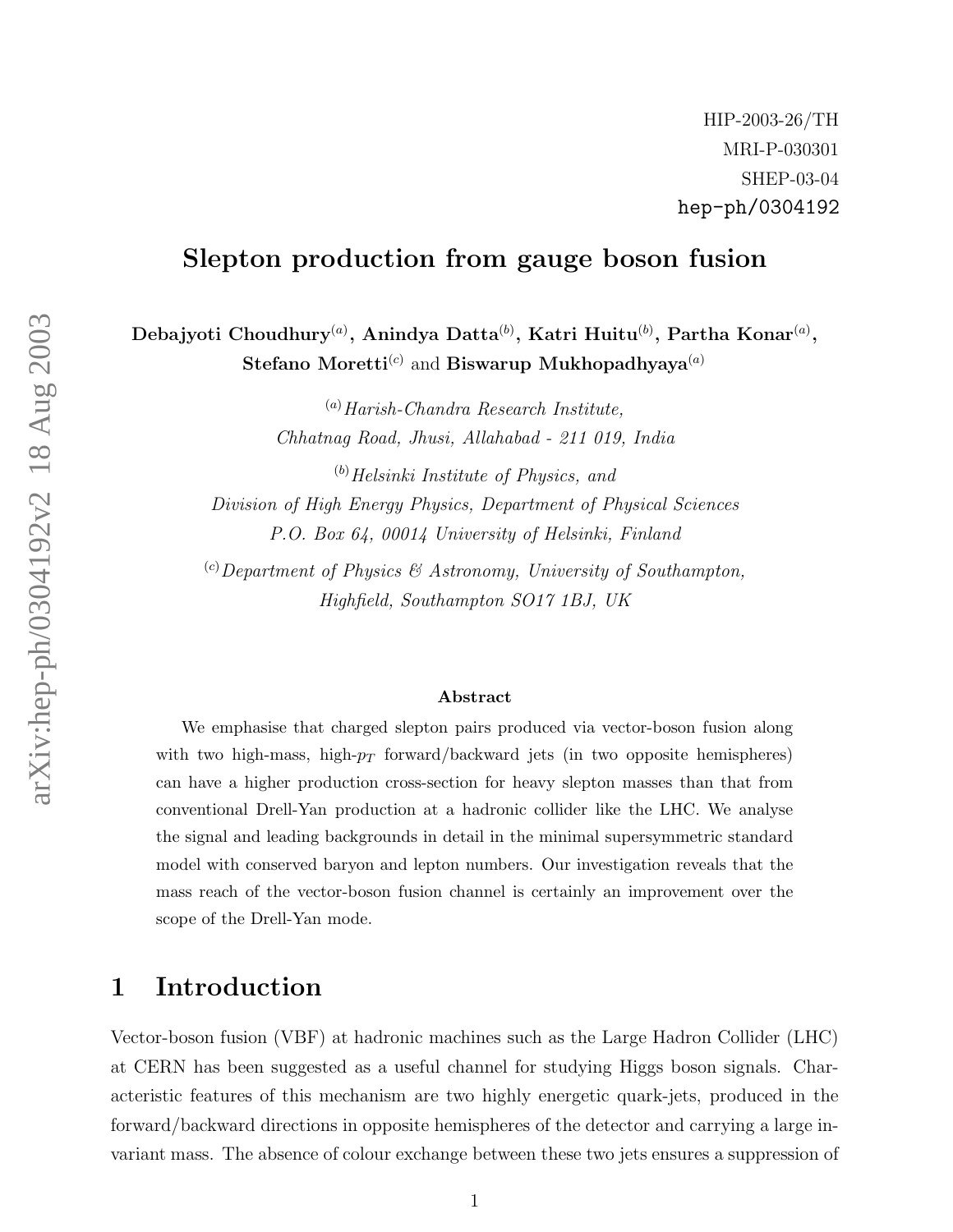hadronic activity in the central region [1], contrary to the case of typical QCD backgrounds. Though it was originally proposed as a signal for a heavy Higgs boson [2, 3], the usefulness of the VBF channel in detecting an intermediate mass Higgs boson has also been subsequently demonstrated [4].

Some recent works [5] have further pointed out the effectiveness of this channel in the context of new physics searches, particularly for new particles that do not interact strongly. Perhaps the best example is afforded by supersymmetric theories, wherein conventional search strategies for neutralinos and charginos may run into difficulties, at least for a significant part of the parameter space. Encouraged by the success of the VBF channel in exploring such cases, we investigate here its efficacy in the search for the supersymmetric partners of the leptons, namely, the sleptons  $(\tilde{\ell})$ . This is of particular interest as the conventional search strategies for such particles at the LHC are not very promising, especially for slepton masses above 300 GeV or so. In fact, direct pair production of sleptons via the Drell-Yan (DY)process has been investigated extensively in the literature [6, 7]. At the Tevatron and the LHC, the corresponding next-to-leading order (NLO) production cross-sections fall below 1 fb for slepton masses above 200 and 500 GeV, respectively [7]. Within, e.g., the minimal supergravity (mSUGRA) scenario, such sleptons would decay mainly into a charged lepton ( $\ell$ ) and the lightest neutralino  $(\tilde{\chi}_1^0)$ , thus resulting in an opposite-sign di-lepton pair with missing energy<sup>1</sup>. As can be expected, the upper limit of the corresponding mass reach is quite low ( $\sim 250$  GeV at the LHC) [6].

In the present work, we want to investigate whether the above mass limit can be improved at the LHC when we use the VBF channel for slepton production. Slepton pair-production via WW fusion has been discussed earlier in ref. [9], and more recently, in the special context of anomaly mediated SUSY breaking, in [10]. It is needless to mention that the VBF channel is suppressed by four powers of  $g_{EW}$ , the electro-weak (EW) coupling, with respect to the DY mode. However, for the latter, the cross-section falls rather fast with the slepton mass, whereas one should expect a milder dependence on  $m_{\tilde{\ell}}$  in VBF. We will only consider pair-production of charged sleptons  $(\tilde{\ell}_L, \tilde{\ell}_R)$  along with two forward/backward jets. In most of the following analysis, we will assume the general minimal supersymmetric standard model (MSSM) with parameters defined at the EW scale, as we will not adhere to any particular SUSY-breaking scenario and make no assumption related to any high mass scale physics other than adopting gauge coupling unification. This implies that whereas the slepton masses are free parameters in our analysis, the neutralino masses and couplings are completely specified by the  $SU(2)$  gaugino mass  $M_2$ , the Higgs(ino) mass parameter  $\mu$  and

<sup>1</sup>Slepton pair-production has also been investigated in the case of gauge mediated Supersymmetry (SUSY) breaking [8] where the third generation of sleptons has a very distinct decay signature.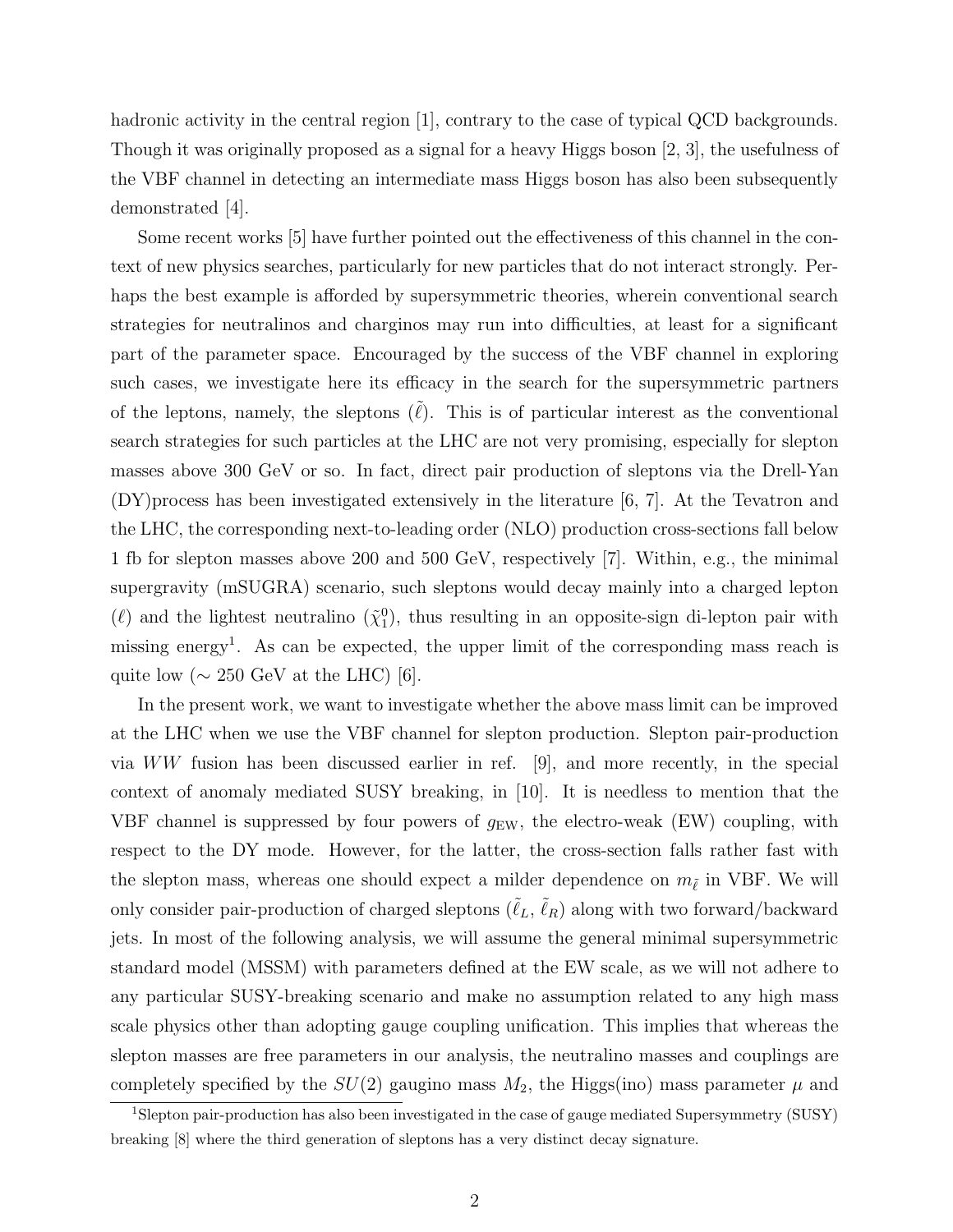$\tan \beta$ , the ratio of the two Higgs vacuum expectation values arising in the MSSM. The only constraints on this set of parameters are the experimental ones, most notably those imposed by the LEP analyses. At the very end, we will try to correlate our results to the mSUGRA parameter space.

The plan of the article is as follows. In section 2, we will discuss in detail the nature of the proposed signal and its various features. Section 3 will be devoted to a discussion of the event selection criteria adopted here, while the end results, embodied in a set of discovery contours, are reported in section 4. We summarise and conclude in section 5.

## 2 The Signal

### 2.1 Slepton pair-production

We begin by considering slepton pair-production through VBF. The generic (lowest-order) diagrams contributing to this process are depicted in Fig. 1, where each of the  $q$ 's represents either a quark or an antiquark. Clearly, such diagrams do not exhaust the entire set of contributions to the process  $q_1q_2 \to q_3q_4\tilde{\ell}\tilde{\ell}^*$ . In fact, apart from a host of other EW diagrams, one also has to include those involving a gluon exchange. In addition, although they do not interfere with the signal, one also has to consider graphs with gluons in either of the initial and final state. Although we shall impose kinematic constraints to ensure that diagrams such as those in Fig. 1 dominate overwhelmingly, in the actual computation, one still needs to include the full set of diagrams that lead to a slepton-pair accompanied by two jets. In doing so, we limit ourselves to a tree-level calculation and use the HELAS subroutines [11] to numerically evaluate the ensuing helicity amplitudes. For our parton-level Monte Carlo analysis, we use the CTEQ4L parton distributions [12] with the scale set at the slepton mass  $(m_{\tilde{\ell}})$ .



Figure 1: Generic parton level diagrams leading to slepton pair-production through electroweak VBF at hadronic colliders.

The very structure of the VBF diagrams immediately suggests that such contributions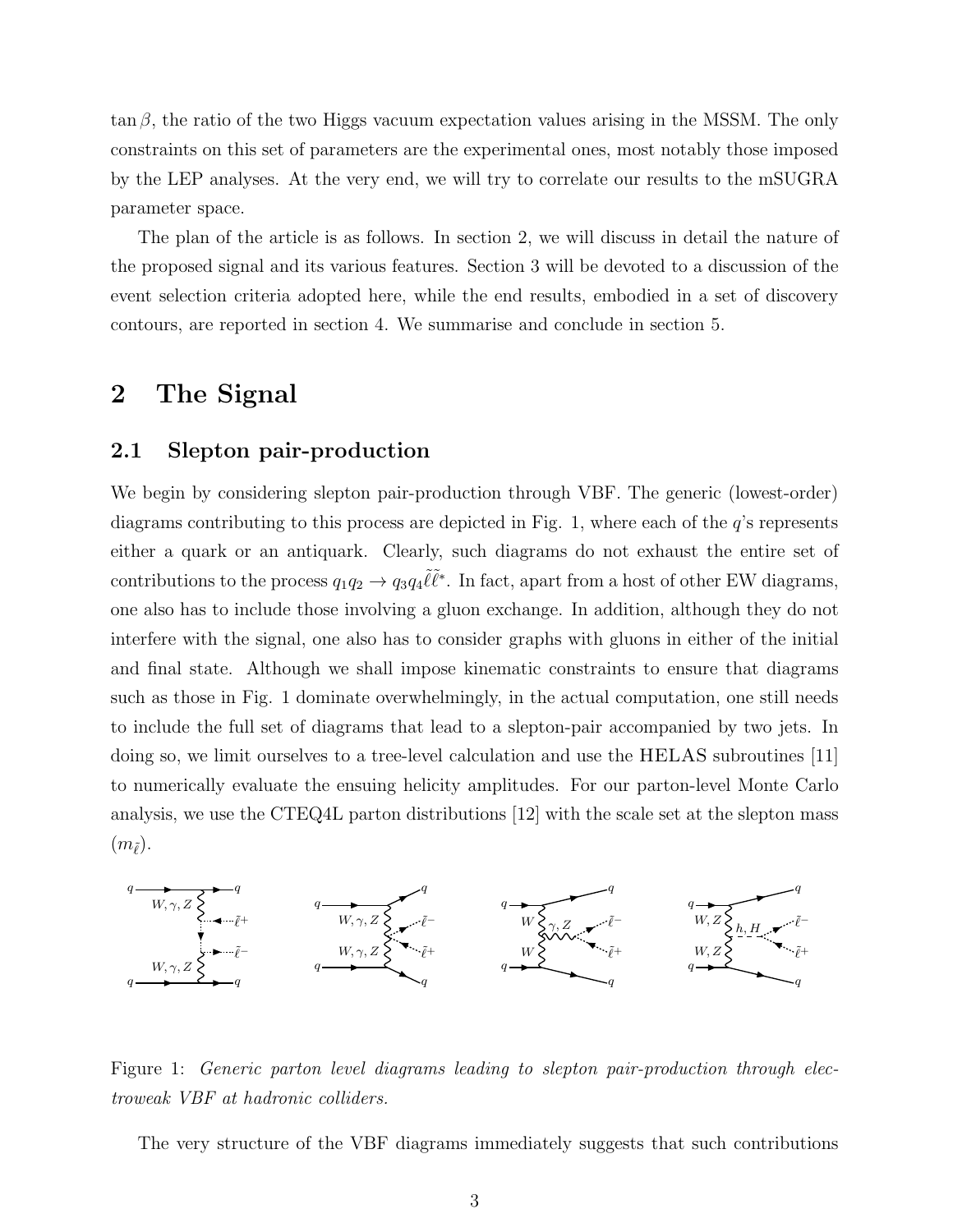would be largely concentrated in kinematic regions where the vector-bosons are nearly on mass shell. This translates into two rather forward/backward jets, one in each hemisphere. Since no coloured particle is exchanged, the rapidity gap between these forward/backward jets would be essentially free of hadronic activity. Thus we start by characterising the signal in terms of the following basic criteria:

(a) The sleptons (and their decay products) are entirely contained in the rapidity regime in between the two forward/backward jets, labeled as  $j_i$   $(i = 1, 2)$ , satisfying the following requirements:

$$
2 \le |\eta(j_i)| \le 5 \ , \quad \eta(j_1) \ \eta(j_2) < 0 \ ; \tag{1a}
$$

(b) Both jets should have sufficient transverse momentum to be detected, namely,

$$
p_T(j_i) \ge 15 \text{ GeV};\tag{1b}
$$

 $(c)$  The invariant mass of the pair of forward jets should be sufficiently large,

$$
M_{j_1j_2} > 650 \text{ GeV};\tag{1c}
$$

(d) There should be no hadronic activity in the rapidity interval between these two jets.

We have explicitly checked that, on imposition of the above criteria, the resulting crosssection is overwhelmingly dominated by the VBF diagrams. It should further be remembered that these are only our 'basic cuts', and serve the purpose of establishing the characteristics of a VBF event. However, as we shall see shortly, additional cuts are required to enhance the visibility of the signal against backgrounds. While, in our analysis, these criteria have been imposed at the parton level, they are expected to mimic actual detector events even after hadronisation is incorporated. Experimentally, criterion  $(d)$  is implemented by applying a central jet veto. The above cuts select signal events whose survival probability against such a veto turns out to be between 80 to 90 percent [13]. For real emission correction to  $DY$ -type processes (which involve colour exchange between the jets), in contrast, the corresponding survival probability is below 30 per cent [14]. In the remainder of our analysis, we will include the full set of contributions, weighed appropriately by the respective survival probabilities.

Let us now examine the total production cross-section and the possible parameter dependences of the signal process. Since we shall concentrate only on the sleptons of the first two generations ( $\tilde{e}_{L,R}$  and  $\tilde{\mu}_{L,R}$ ), the Higgs mediated diagrams in Fig. 1 are not important. This also implies that the production cross-section is not sensitive to either  $\mu$ , tan  $\beta$  or the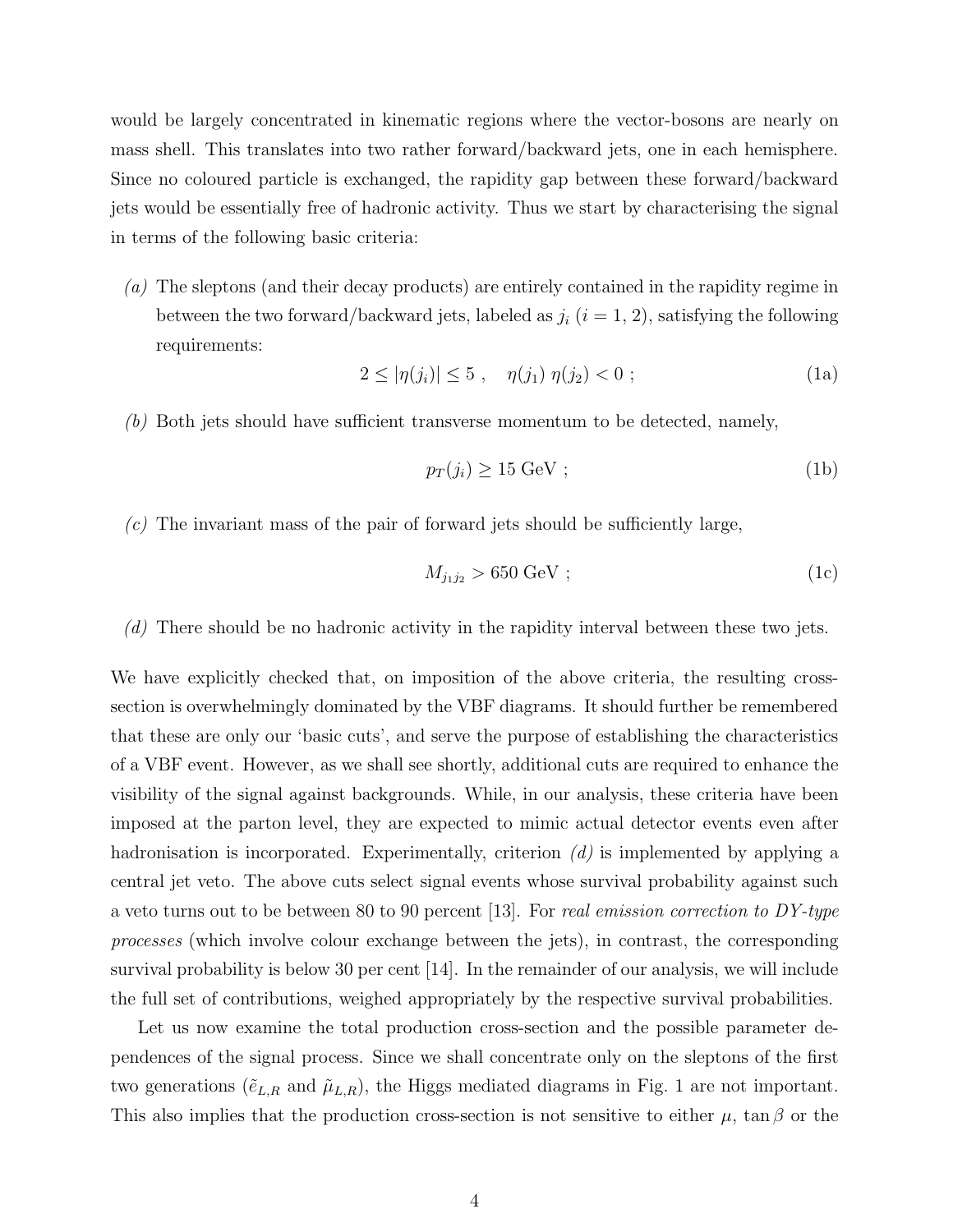

Figure 2: The total cross section (solid lines) for slepton pair-production at the LHC in association with two forward jets. The cuts of eqns.  $(1a-1c)$  have been imposed on the VBF rates. The CTEQ4L parton distributions have been used with the factorization scale set at  $m_{\tilde{\ell}}.$  The dashed curves represent the corresponding DY cross sections. In each case, the upper and lower curves correspond to  $\tilde{\ell}_L$  and  $\tilde{\ell}_R$  (one flavour) respectively.

slepton mixing<sup>2</sup>. Thus the production cross-section is essentially model-independent and is determined solely by the slepton mass  $m_{\tilde{\ell}}$ . In Fig. 2, we display this functional dependence. The lowest order DY cross-section (without any cuts) is also shown for an approximate comparison of the relative magnitude. A few points are immediately obvious.

- Formally, our cross-section is suppressed by two powers of  $\alpha_{em}(\alpha_{weak})$  when compared to the DY one. This is reflected in the dominance of the DY rates for small slepton masses.
- The cross-section fall-off with mass is much slower for the VBF process, as compared to the DY mode, as intimated. This can be understood by recognising that the DY cross-section suffers from the presence of an s-channel propagator. In contrast, the VBF process could be viewed in terms of an effective  $\gamma/Z/W$  approximation, wherein the large logarithms associated with the emission of a "nearly massless" gauge boson compensate for the extra factors of  $\alpha_{em}(\alpha_{weak})$ . Notice however that such logarithmic enhancements are finite and well under control (that is, they need not a higher order

<sup>&</sup>lt;sup>2</sup>However, as we shall see later,  $\mu$  plays a significant role in slepton decays and affects then the signal as a whole.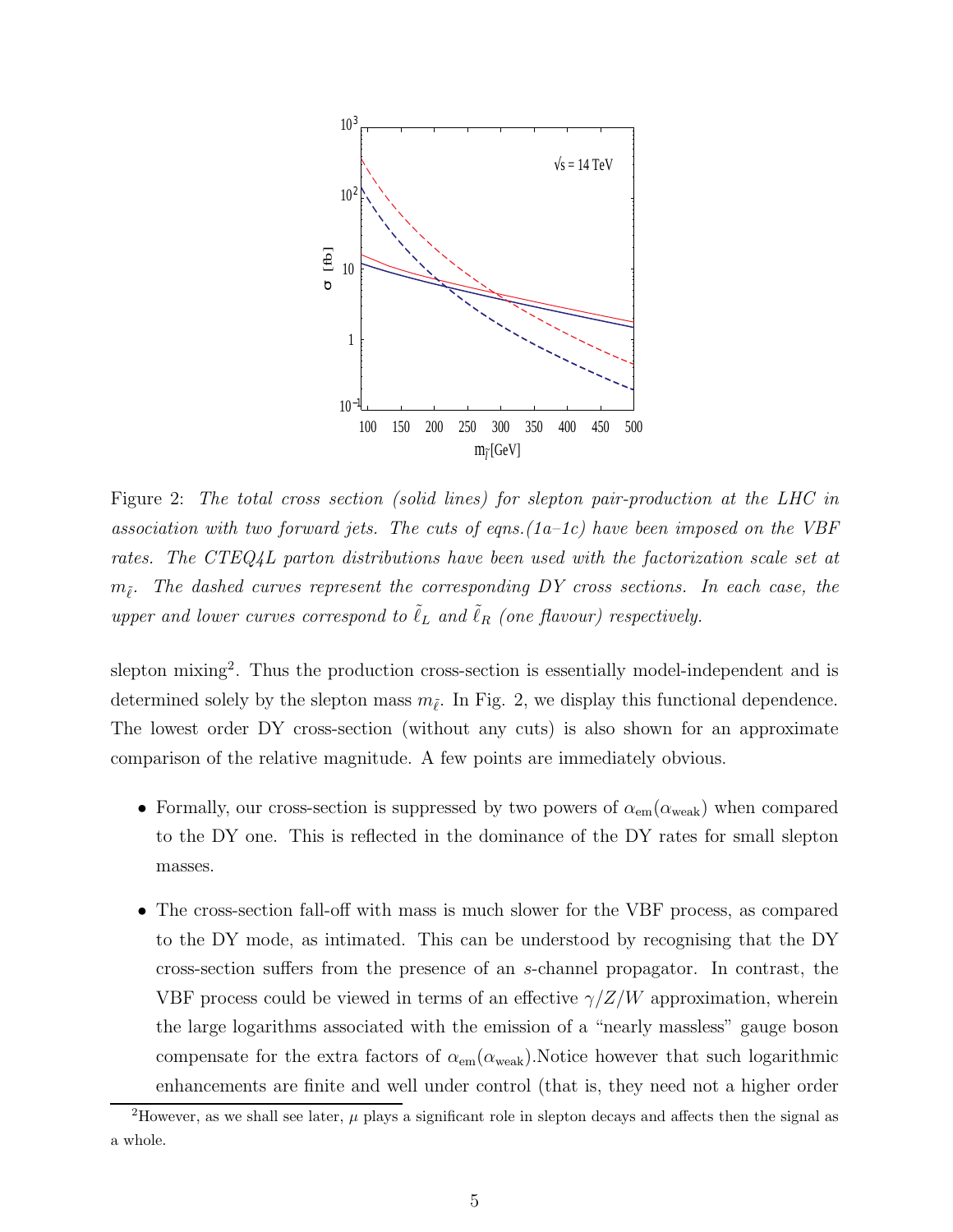treatment) since the requirements of forward/backward jet tagging that we will put in place (a minimum  $p_T$  together with a maximal rapidity) act as effective regulators, on the same footing as in Refs. [2, 3, 4].

• The VBF process is dominated by the photon diagrams. This is to be expected in view of the previous remark and is reflected by the relatively small  $(\leq 10\%)$  fractional difference in the cross-sections for  $\tilde{\ell}_L$  and  $\tilde{\ell}_R$  production.

As Fig. 2 also shows, the VBF cross-section is significantly larger than the DY one for large values of  $m_{\tilde{\ell}}$ . Since this is precisely the region of the parameter space where the DY production mode is of little use, it behoves us to investigate the VBF channel further. In addition, the two forward/backward jets are peculiar to this channel and could serve to eliminate backgrounds.

### 2.2 Slepton decay modes and kinematics

Once produced, the sleptons will decay into either a chargino-neutrino pair or into a neutralino-lepton pair. The partial decay widths are governed by both the mass and composition of the charginos (neutralinos) as well as the handedness of the slepton  $(L \text{ or } R)$ . As is well known, as long as  $R$ -parity is conserved, the lightest supersymmetric particle  $(LSP)$  is stable. Since consistency with observations demands that the lightest neutralino be the LSP, the latter is invisible and all other supersymmetric particles decay into it. Thus the slepton decay must result in same-flavour opposite-sign di-lepton pairs associated with missing transverse momentum. Cascade decays through the heavier neutralinos/charginos would produce a similar signature (with still more particle tracks in the detector), so that they may be deemed as part of the signal. However, for reasons explained later, we will primarily be concentrating on the direct decay of the slepton into the lepton-LSP pair. As we have mentioned in Sec. 2.1, we would be requiring the *lepton pair to lie within the rapidity interval between the jets*. In other words  $(i = 1, 2)$ ,

$$
|\eta(\ell_i)| \le 2 \tag{2a}
$$

Of course, the two leptons must have enough transverse momenta to be detectable:

$$
p_T(\ell_i) \ge 15 \text{ GeV}. \tag{2b}
$$

Before we decide on further selection criteria, it is useful to examine the signal profile resulting from the production of a slepton pair of a given mass and decaying into a particular neutralino, again of a given mass. A variable of interest here is the smaller of the two lepton transverse momenta, namely,  $\min[p_T(\ell_1), p_T(\ell_2)]$ . In Fig. 3, we display the distribution in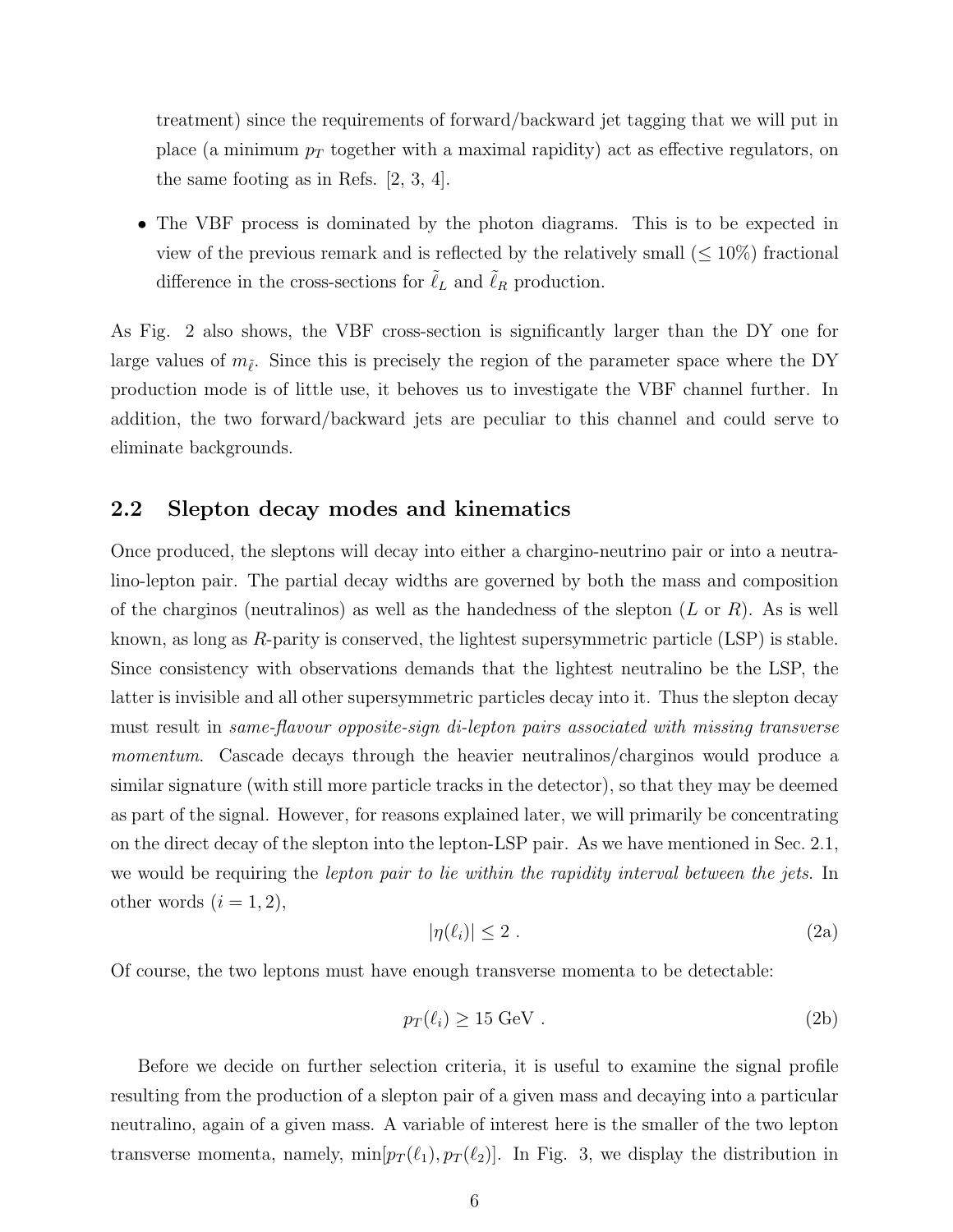

Figure 3: The distribution of the softer of the two lepton  $p_T$ 's for three different values of the LSP mass and a fixed slepton mass of 300 GeV.

this observable for a given slepton mass and three representative values of the LSP mass. Note that a smaller value of  $m_{\tilde{\ell}} - m_{\tilde{\chi}_{1}^{0}}$  softens this distribution. This is to be expected. Since the sleptons prefer to be produced with little transverse momenta, a high  $p_T$  for the decay products would only be possible if the mass difference were large. A similar pattern would appear in the case of the missing transverse momentum.

This also explains partly our 'neglect' of cascade decays through the heavier neutralinos and charginos. The final states resulting from such decay channels typically contain additional leptons or jets. To avoid QCD backgrounds, we would need to concentrate on the multi-lepton modes. Such decay patterns, however, occur less frequently than those involving quarks (and hence additional jets). Moreover, with a smaller mass difference between the slepton and a heavier neutralino/chargino, the primary lepton would tend to be softer and hence often evade the selection process. Explicit computation shows that the inclusion of the cascade decays can result in only a marginal improvement of our results and we shall ignore their effects henceforth.

#### 2.3 Slepton Branching Fractions

We now turn to the issue of the slepton branching ratio (BR) into the lightest neutralino. This depends on quite a few parameters:  $m_{\tilde{\ell}}, \mu$ ,  $\tan \beta$  and the gaugino mass parameters  $M_1$  and  $M_2$ . Of these, the dependence on  $\tan \beta$  is the least pronounced and therefore we shall henceforth use only one value of it, namely, 10. Furthermore, to reduce the number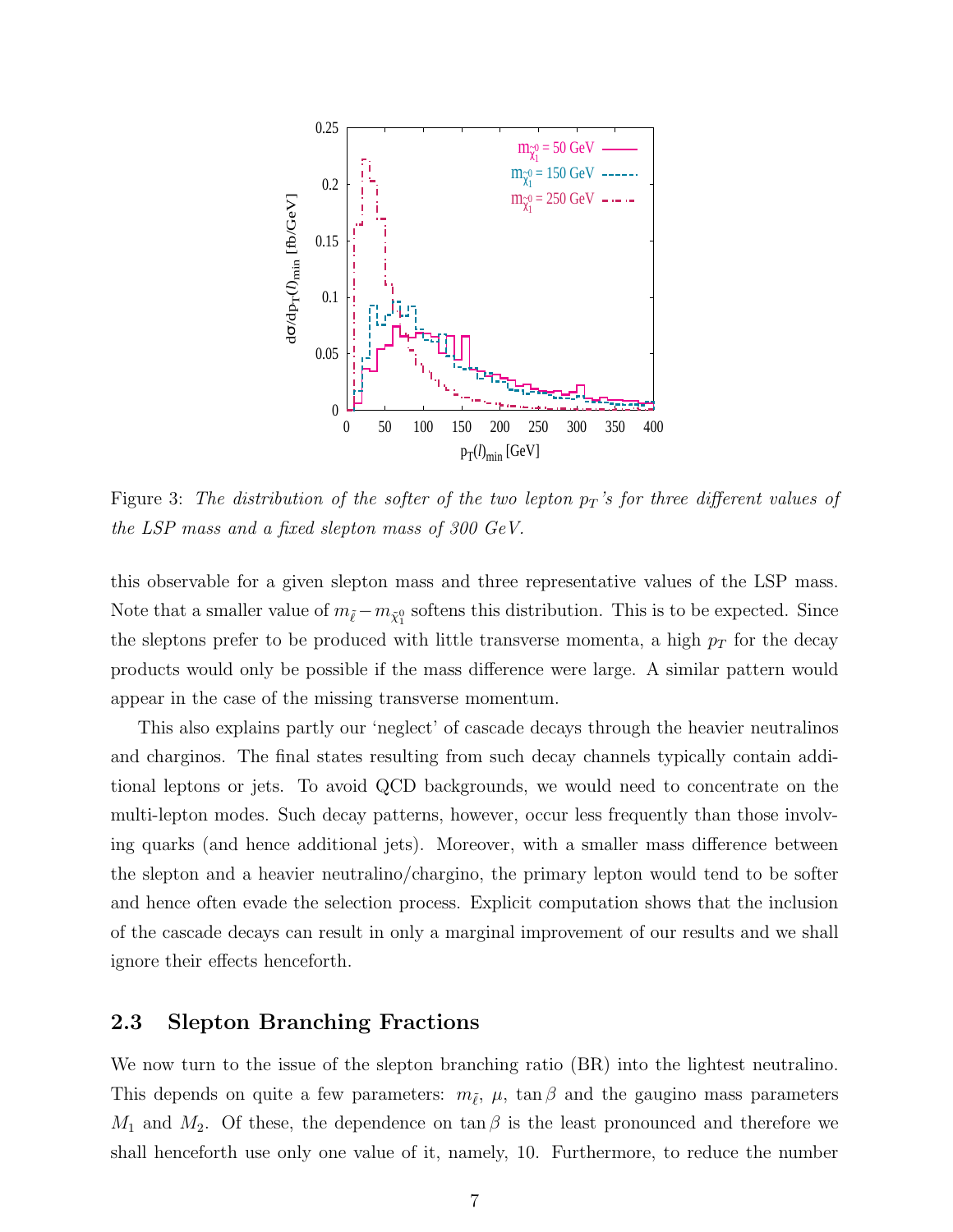

Figure 4: Contours for constant  $BR(\tilde{\ell} \to \tilde{\chi}_1^0 + \ell)$  for both  $\tilde{\ell}_L$  (upper panels) and  $\tilde{\ell}_R$  (lower panels) in the  $m_{\tilde{\ell}}-M_2$  plane. In each case, the left and right panels correspond to  $\mu$  = 200 GeV and 500 GeV, respectively. The shaded area corresponds to the part of the parameter space that leads to the slepton being the LSP. The contours, from left to right, are for  $BR(\tilde\ell \to \ell_1^+$  $\tilde{\chi}_1^0 + \ell$  = 0.9, 0.7, 0.5, 0.3 and 0.2, respectively.

of parameters, we shall assume the unification relation between  $M_1$  and  $M_2$ . Thus, only three parameters remain, namely  $m_{\tilde{\ell}}$ ,  $\mu$  and  $M_1$ . For a given slepton mass, the relevant branching fraction is then governed by essentially two factors:  $(i)$  the composition of the LSP and  $(ii)$  whether decays into the heavier neutralinos/charginos are allowed. The resulting dependence is still quite intricate as can be gauged from Fig. 4, where we present isobranching fraction contours in the  $m_{\tilde{\ell}}-M_2$  plane for two positive values of  $\mu$ . A set of conclusions follow immediately.

• For a given mass, the  $\tilde{\ell}_R$  has a larger probability for decaying directly into the LSP as compared to the  $\tilde{\ell}_L$ . This effect is even more pronounced for larger  $\mu$  and can be understood from the fact that whereas the  $\tilde{\ell}_R$  has no coupling to the  $\widetilde{W}^{\pm,0}$  eigenstates,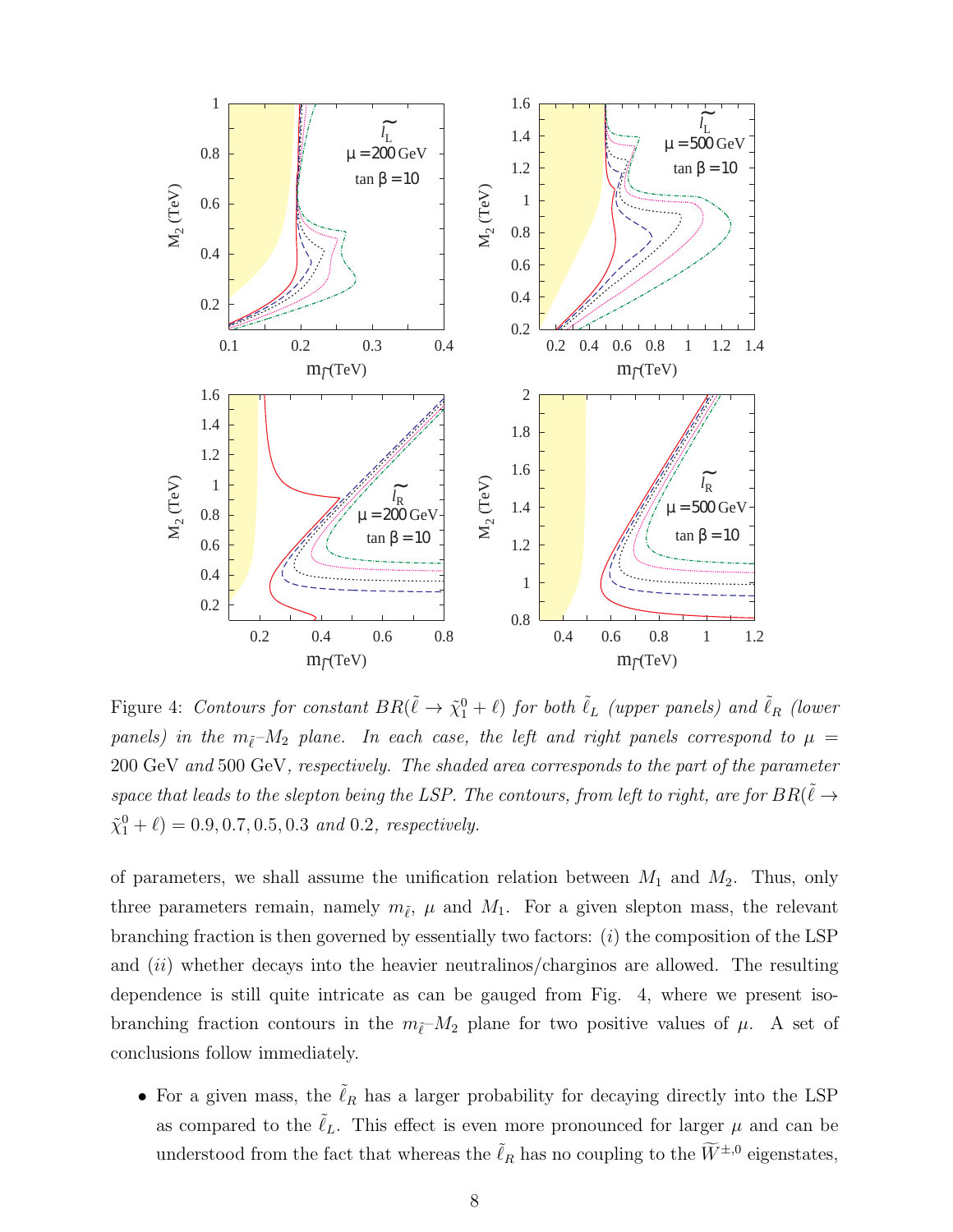it is precisely these states that the  $\ell_L$  preferentially decays into.

- For  $\mu < M_2$ , the two lightest neutralinos and the lighter chargino are often Higgsinodominated. Selectrons and smuons then tend to cascade through the heavier neutralinos (heavier chargino). However, this possibility is curtailed when  $M_2$  is large so that kinematic accessibility of these states is denied.
- When  $\mu$  and  $M_2$  are comparable, the relative weight of the Bino and Higgsino states in the LSP controls the BR of sleptons decaying into it.

As we have already seen (Fig. 2), the production cross-sections for  $\ell_L$  and  $\ell_R$  are very similar, with the former being slightly larger. However, with the  $\tilde{\ell}_R$  decaying into the LSP much oftener, it is expected that, for identical masses, it is this  $(\tilde{\ell}_R \tilde{\ell}_R^*)$  production channel that will finally dominate the signal.

### 2.4 Signal profile and parameter dependence

Before we end this section, we would like to discuss the interplay of the kinematic effects between the slepton-LSP mass difference (as exemplified by Fig. 3) and the branching fractions. In doing this we shall assume that the two sleptons  $\ell_{L,R}$  are degenerate, a very good approximation in SUGRA-inspired scenarios. In Fig. 5, we demonstrate the dependence of the cross-section on the slepton mass for three representative values of  $M_2$ . For  $m_{\tilde{\ell}} \gg M_2$ , the  $\tilde{\ell}_R$  decays predominantly into the LSP while the  $\tilde{\ell}_L$  is allowed more channels. The important point, however, is that, in this limit, the branching fraction into the LSP is essentially independent of  $M_2$ . Moreover, with a large separation between  $m_{\tilde{\ell}}$  and  $m_{\tilde{\chi}_1^0}$ , the leptons acquire transverse momenta sufficiently large (Fig. 3) to satisfy the selection criteria. Thus, in this regime, the cross-section is practically independent of  $M_2$  and is determined solely by  $m_{\tilde{\ell}}$ . For very low values of  $m_{\tilde{\ell}}$ , on the other hand, the aforementioned kinematic dependence on the mass difference becomes very important: the larger  $M_2$  is, the smaller is the average value of  $p_T(\ell)$ , resulting in the suppression of the signal (Fig. 5). And finally, the very sharp decrease in the signal strength for  $m_{\tilde{\ell}} \gtrsim M_2$  can be traced to the rapid change of the branching fraction into the LSP on account of new channels opening up.

### 3 Backgrounds and their elimination

Same-flavour, opposite-sign di-lepton and missing energy signals at the LHC can be faked by standard model (SM) processes where two opposite-sign W's or  $\tau$ 's are produced with two forward/backward jets, with the W's or  $\tau$ 's decaying leptonically. There is also a source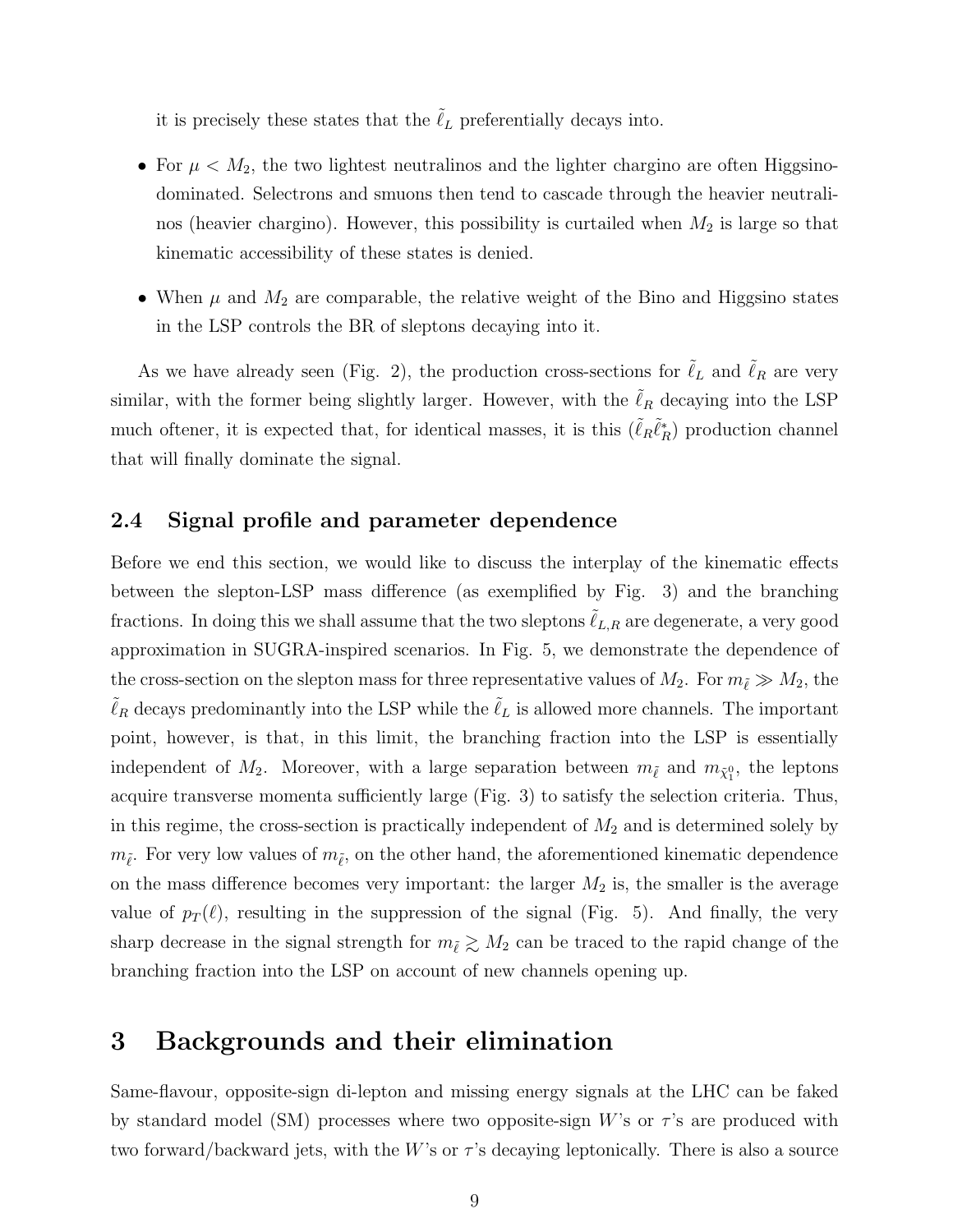

Figure 5: Variation of the signal cross-section with the slepton mass for some representative values of  $M_2$  and given  $\mu$  and  $\tan \beta$ . The corresponding LSP masses are  $m_{\tilde{\chi}^0_1} =$ 48.8, 73.6, 98.4 GeV respectively. Only the basic cuts of eqns.(1a–1c, 2a–2b) have been imposed. Also shown is the corresponding background cross-section.

of reducible background from ZZ production in presence of initial state radiation. Here, however, an invariant mass cut on the lepton pair can remove the latter background almost completely. The continuum production due to an off-shell Z going to leptons is too small to be of any consequence. Production of  $t\bar{t}$  pairs with subsequent semi-leptonic decays of top quarks can also produce the di-lepton  $+$  jets  $+$  missing transverse energy final state. We can easily get rid of this background though, by remembering that the jet associated with top decay is always a b-jet. Such backgrounds are appreciable only for  $|\eta_j| \leq 3$ . Thus they can be eliminated with a b-veto if the b-trigger works up to such a rapidity. The pair-production of charged Higgs bosons in VBF [16] can also yield opposite-sign di-leptons with missing transverse momentum and forward/backward jet activity. This noise may be particularly dangerous, as it has the same topology of the signal, including the reduced hadronic activity in the central region. However, electrons and muons can emerge from charged Higgs boson decays only indirectly via  $\tau$ 's, and hence with a leptonic BR suppression and in flavour combinations of equal probability. In the end, we have explicitly checked, by varying the Higgs mass and the other relevant supersymmetric parameters consistently with the signal, that this background is not very large in general, so that we need not consider it any further. In summary, the dominant contributions to the background come from W's and (direct)  $\tau$ 's in almost equal strength, although some sizable effect is unavoidable from real emission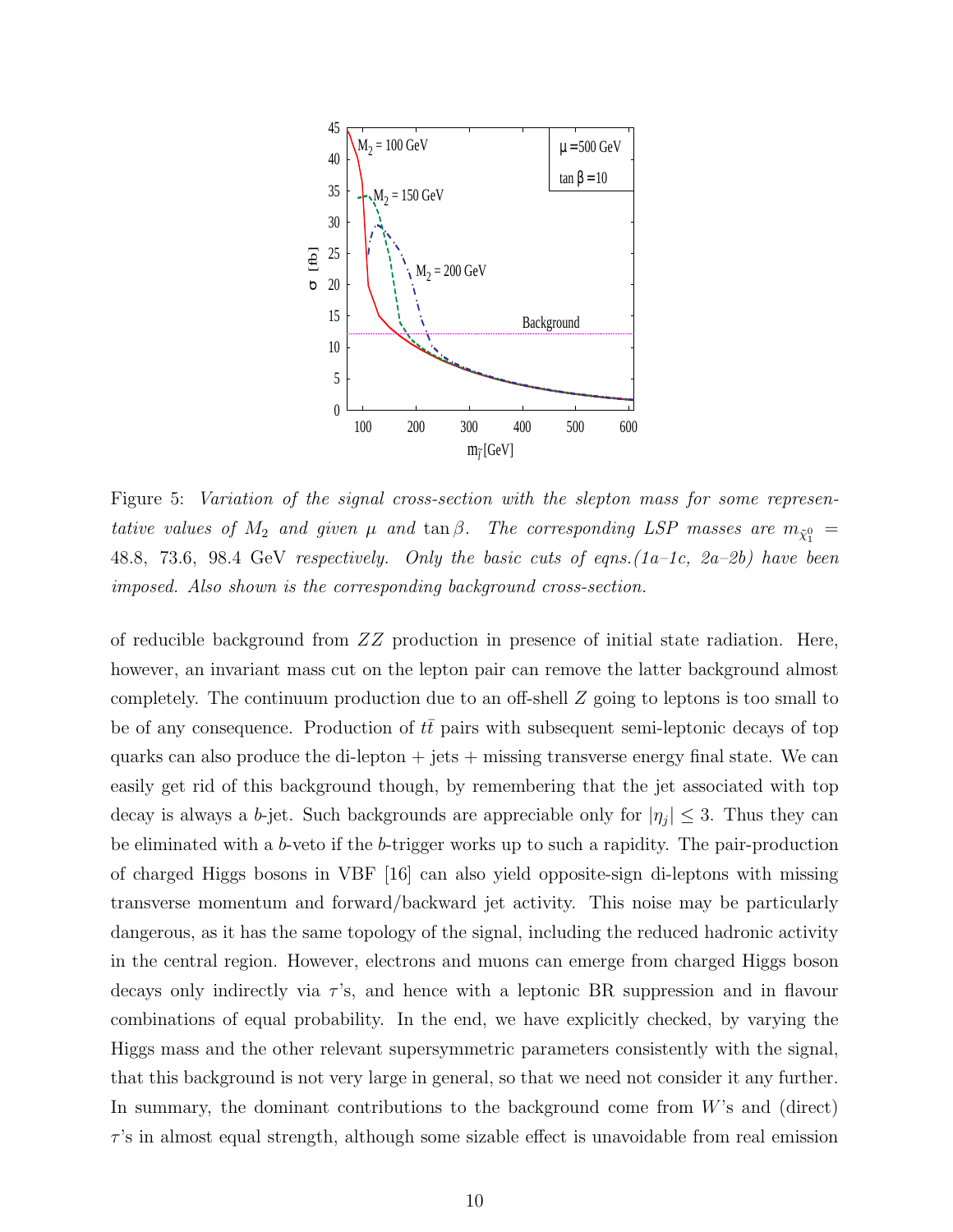corrections to the DY process, despite its moderate central jet veto survival probability. We have estimated all these backgrounds using the package MADGRAPH [17]. With the cuts described above, the missing transverse momentum and opposite sign di-electron/di-muon total background comes out to be about 13 fb (choosing the factorisation scale at  $2 M_W$ ), which we represent by the horizontal line in Fig. 5. Assuming that the b-veto will work upto  $\eta$  = 3, the background gets contributions on the order of 8.5 fb and 4.5 fb from  $\tau\tau$  and WW, respectively. In the following we will see that the background level can be reduced significantly with a minimal sacrifice of the signal by exploiting suitable kinematic distributions.



Figure 6: (a) Invariant mass  $M_{\ell\ell}$  and (b) missing transverse momentum  $p_T$ (miss) distributions for the signal for  $M_2 = 150 \text{ GeV}$ ,  $\mu = 500 \text{ GeV}$ ,  $\tan \beta = 10$ ,  $m_{\tilde{\ell}} = 200, 300 \text{ GeV}$ . Also shown are the corresponding background distributions.

We examine the spectra in invariant mass (Fig. 6a) of the di-lepton pair as well as in missing transverse energy (Fig. 6b) for both the signal (for some illustrative values of  $m_{\tilde{\ell}}$ and  $M_{\text{LSP}}$ ) and the combined backgrounds after the previously mentioned cuts, and observe that

- The invariant mass of the di-lepton pair has a much harder spectrum for the signal as compared to the total background.
- The missing transverse momentum distribution is harder for the signal, with the peaks shifting to higher values for lower masses of the LSP, once the slepton mass is fixed.

Keeping all this in mind, we impose a few additional selection criteria. For one, an event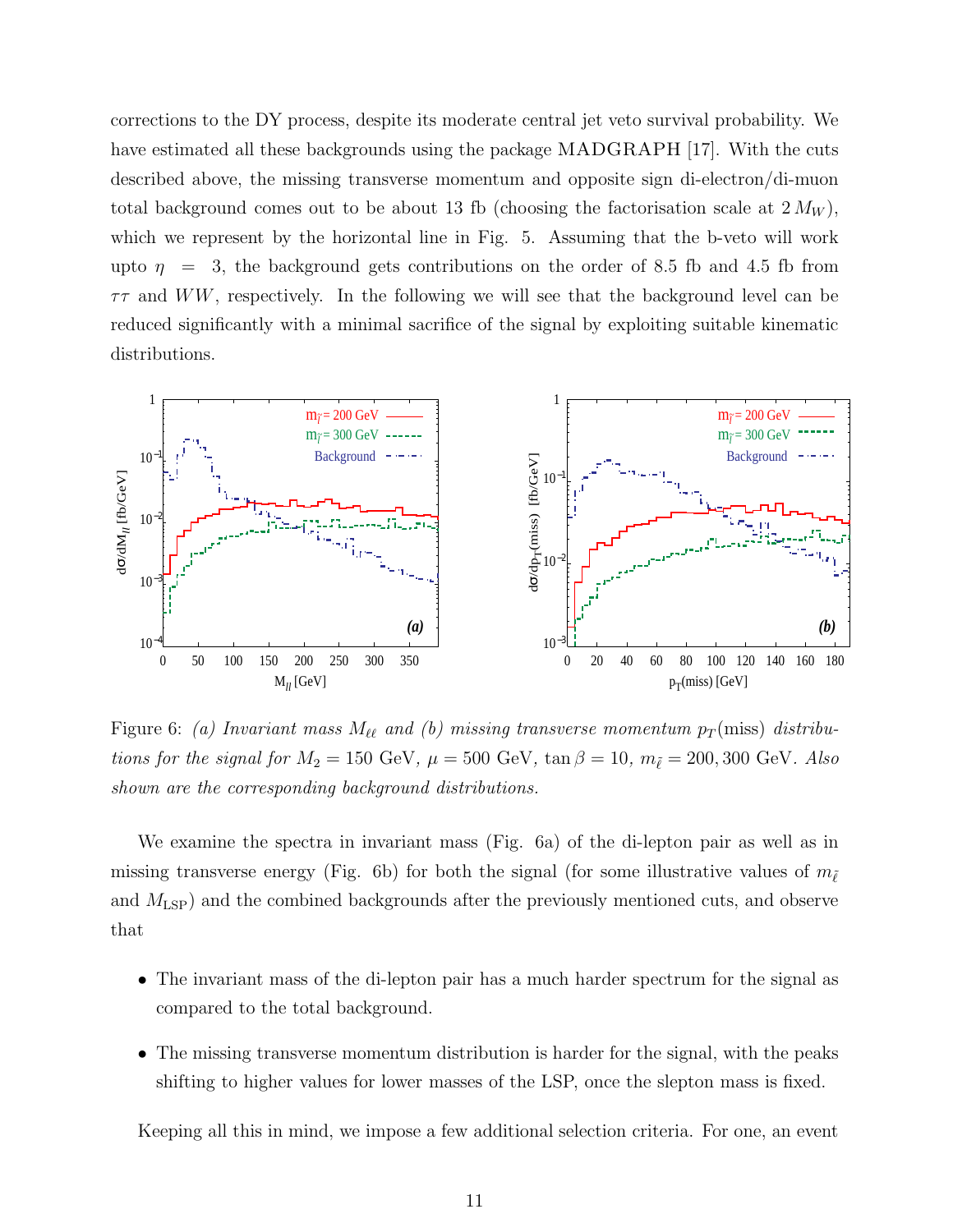must be accompanied by a substantial missing transverse momentum:

$$
p_T(\text{miss}) \ge 50 \text{ GeV}. \tag{3a}
$$

Furthermore, while the invariant mass for the di-lepton pair should be sufficiently large to remove most of the background, i.e.

$$
M_{\ell\ell} \ge 60 \text{ GeV} ,\qquad (3b)
$$

it should nevertheless be well away from the Z-mass (in order to eliminate backgrounds accruing from  $pp \rightarrow jjZ\nu_i\bar{\nu}_i$ :

$$
|M_{\ell\ell} - M_Z| > 5\Gamma_Z \tag{3c}
$$

These extra cuts have only a moderate effect on the signal while reducing the background down to only ∼ 2 fb, as is evident from Fig. 7. As for the signal, the effects of the new kinematic cuts are more pronounced for low mass sleptons. If we increase the neutralino mass, the missing energy spectrum becomes harder while the di-lepton mass distribution becomes softer. One can see by comparing Figs. 5 and 7 that, for  $m_{\tilde{\ell}} \sim 100 - 200 \text{ GeV}$ , such a trade off has affected the  $M_2 = 100 \text{ GeV}$  case most severely.

It should also be mentioned here that the characteristic signals of sleptons studied by us are subject to vitiation by other SUSY processes, such as cascades from squarks, gluinos and electroweak gauginos, leading to a potential 'residual SUSY background'. As has already been noted in the first reference of [5], the squark/gluino background can be suppressed by the invariant mass cut on the forward jet pair. Furthermore, a veto against central hadronic activities is also helpful in eventually suppressing fake signals from squarks and gluinos. As for electroweak gauginos, in general their contributions to the signals under scrutiny have been found to be smaller [5], mostly due to suppression by the leptonic branching ratios of gauginos<sup>3</sup>, and the requirement that both leptons in the final state be of the same flavour. One situation where gauginos can intervene is when they can decay into real sleptons. Such a case, however, again leads to characteristic signals of the sleptons themselves, and therefore our estimate, if anything, is of a conservative nature.

As has already been mentioned, one has to multiply the signal rates with the central jet veto survival probability. This is a source of theoretical uncertainty in the predictions; we have used as our guidelines the results given in reference [14] for the survival probabilities for electroweak and QCD processes, already noted in section 2.1. These probabilities pertain to a central jet with a minimum  $p_T$  of 20  $GeV$ , which therefore translates into a definition of hadronic activities in the central region. For further discussion on the subject, the reader is directed to reference [15].

<sup>&</sup>lt;sup>3</sup>A probable caveat is offered by a spectrum wherein the squarks are very heavy, while sleptons are only somewhat heavier than gauginos (with  $\mu$  being relatively large).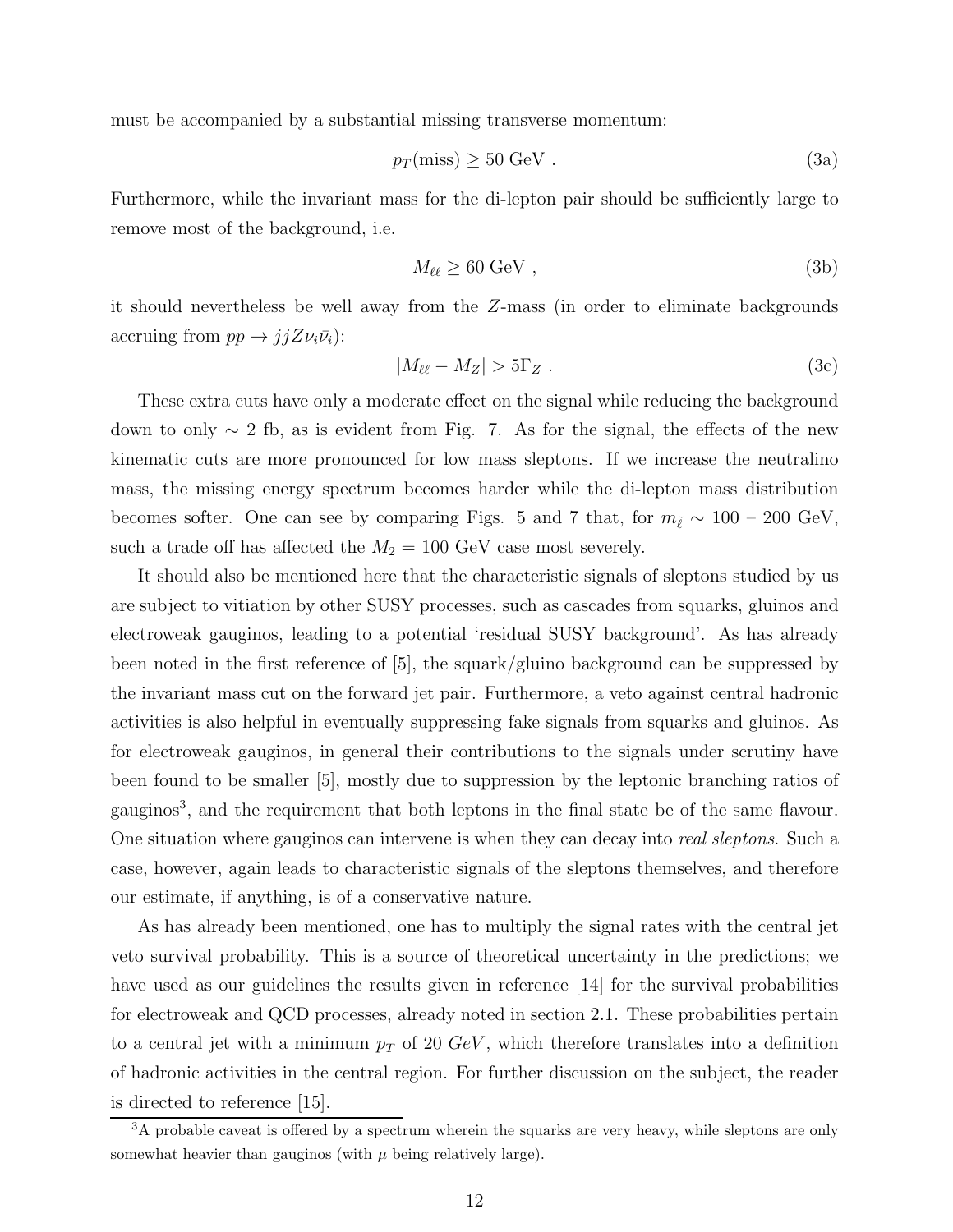

Figure 7: As in Fig. 5, but now the cuts of eqns.(3a–3c) have been imposed as well.

### 4 Discovery contours



Figure 8: Contours of constant significance in the  $M_2 - m_{\tilde{\ell}}$  plane for (a)  $\mu = 500$  GeV and (b)  $\mu = 200 \text{ GeV}$ , with tan  $\beta = 10$ .

We are now in a position to predict the potential of our channel to explore/exclude the supersymmetric parameters involved in this analysis. In Fig.8, we present some significance contours of the predicted signals in the  $M_2 - m_{\tilde{\ell}}$  plane for two values of  $\mu$ . The shaded regions in the contour plots are either disallowed by the LEP data or inconsistent with the hypothesis that the lightest neutralino is the LSP. To calculate the significance ( $\equiv S/\sqrt{B}$ ) we have assumed an integrated luminosity of 30  $fb^{-1}$ . With 2.05 fb of total background cross-section, this implies 40 signal events for  $5\sigma$  discovery.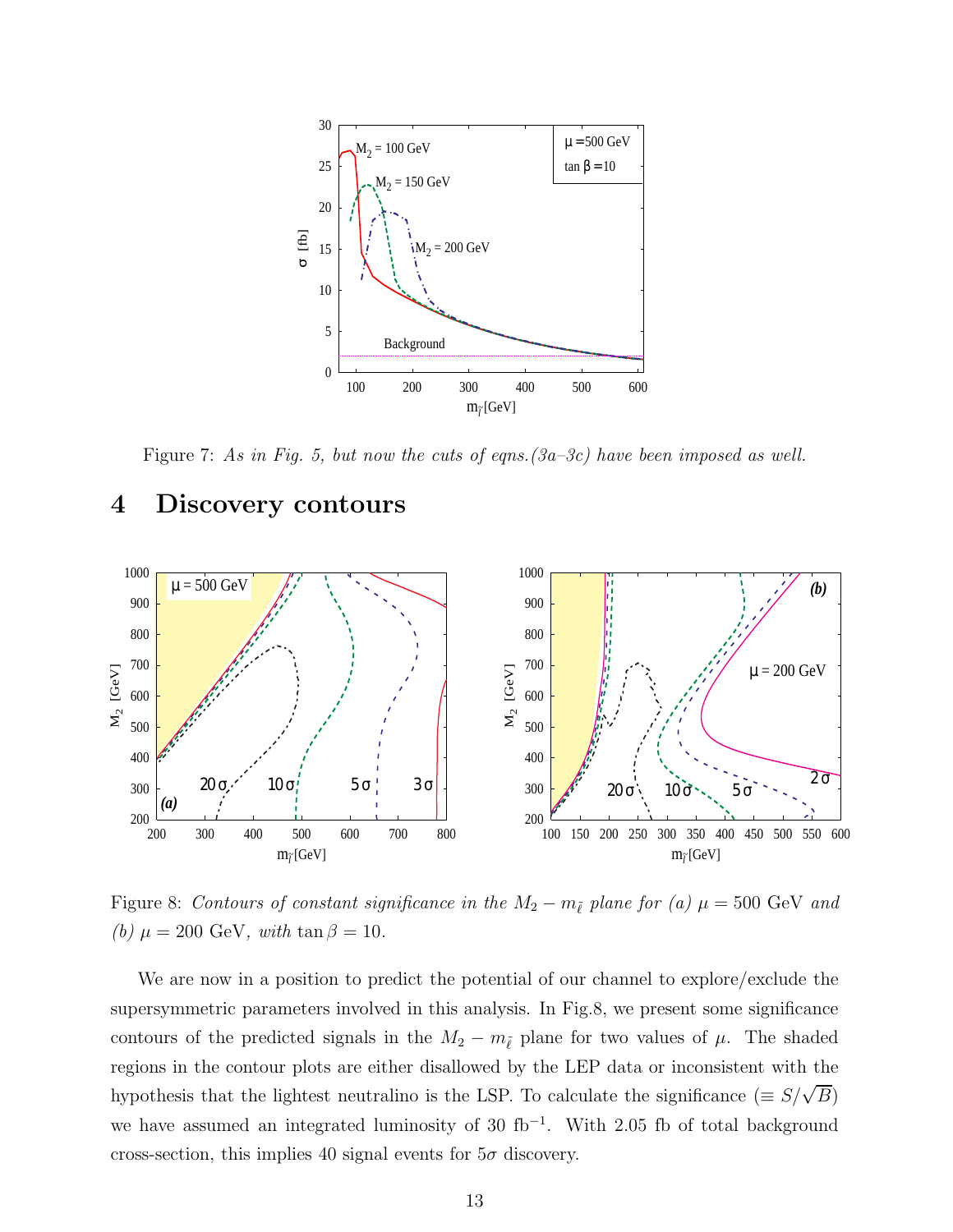Evidently, the contours reflect rather promising statistics over a large region of the parameter space. The detailed nature of the contours are mostly governed by features related to slepton production and decay, which have been discussed in the previous sections. While there is a complex interplay of different factors, we would like to recall at this stage a few salient points which have roles to play in the predictions:

- The slepton production rates decrease with increasing slepton mass.
- The composition of the LSP as well as the other neutralinos and charginos is a deciding factor.
- The mass difference between the slepton and the LSP determines the hardness of the resulting leptons and therefore the survival probability of the events against cuts.
- As has been discussed earlier, while the right sleptons decay overwhelmingly into a Bino-dominated LSP, the left ones often tend to cascade through the  $SU(2)$  coupling.
- The characteristic turning around of the curves for  $\mu = 200 \text{ GeV}$  can also be seen for  $\mu$  = 500 GeV for higher values of  $M_2$  and  $m_{\tilde{\ell}}$ .



Figure 9: Contours of constant significance in the  $M_{1/2} - m_0$  plane for  $\mu > 0$ ,  $A_0 = 0$  and  $\tan \beta = 10$ . An integrated luminosity of 30 fb<sup>-1</sup> has been assumed.

The study of this signal also allows one to draw significance contours in the parameter space of an mSUGRA theory. For the purpose of illustration we have chosen  $\mu > 0$ ,  $A_0 =$ 0 (always with tan  $\beta = 10$ ), where  $A_0$  is the trilinear SUSY-breaking parameter at the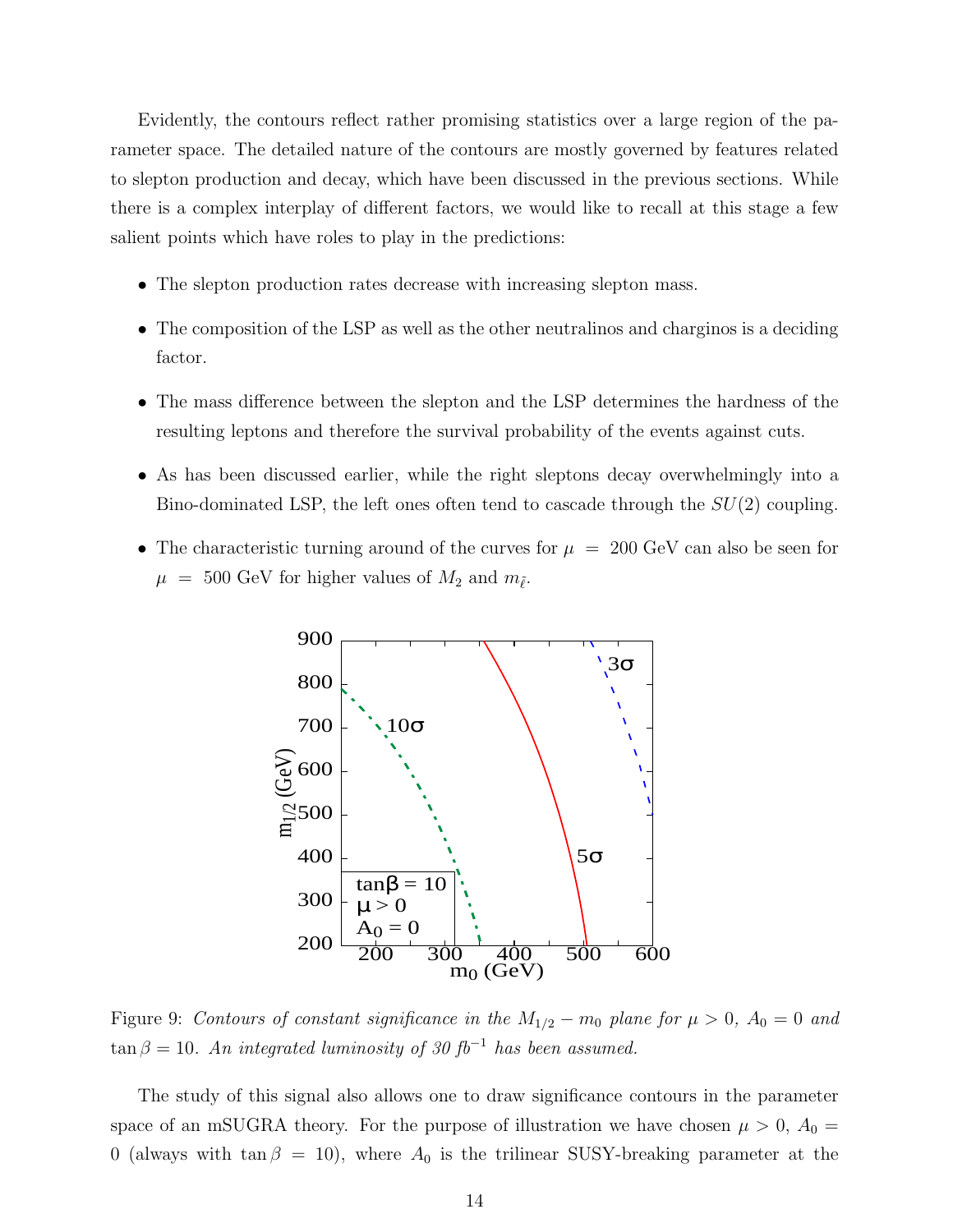unification scale. In Fig. 9, the significance contours are presented for three values of  $S/\sqrt{B}$ . We do not present the results for  $\mu < 0$ ; it has already been stressed that the sign of  $\mu$  has very little effect on either the slepton pair-production cross-section or the slepton decay BR to the LSP. The effects of slepton mixing or  $\tan \beta$  are also negligible, since we are considering sleptons of the first two generations. We also assume radiative EW symmetry breaking.

The dissimilarity between the contours of Fig. 9 and Figs. 8 might seem puzzling at first. However, an analytical study of the parameter space dependence immediately reveals the cause. Increasing  $m_0$  (common scalar mass at the unification scale), results in an increase in the values of  $m_{\tilde{\ell}}$  and  $\mu$ . The consequent (modest) enhancement of the branching ratio into the LSP is, however, more than offset by the decrease in the production cross-section due to higher slepton mass, and by the opening of additional decay channels into higher neutralinos/charginos, so long as  $m_{1/2}$  is on the lower side. It should be noted that such channels (such as those into the second lightest neutralino and the lighter chargino) affect the left sleptons more in the form of reduced signal rates. Increasing  $m_{1/2}$  (the common gaugino mass at the unification scale), on the other hand, has a twofold effect. First, it increases the LSP mass thus affecting the decay kinematics. More importantly, it also increases the slepton masses, preferentially that of the left-sleptons. Since the latter suffer  $SU(2)$  interactions (unlike their right-handed counterparts), their mass increases with  $m_{1/2}$  at a faster rate. As a consequence, within this framework, the production rate for the left sleptons falls faster with an increasing  $m_{1/2}$  than is the case for the right-sleptons [18]. Finally, for most of the parameter space depicted in Fig. 9, the branching ratio for the right-sleptons into the LSP is nearly unity, whereas the corresponding one for the left-sleptons is a rather sensitive function of  $(m_0 - m_{1/2})$ . Together, these two factors result in the signal strength being dominated by the contribution from the right-sleptons. Moreover, with the decay kinematics playing a relatively subservient role, the signal is determined largely by the mass of the right-handed slepton alone. Thus the contours in Fig. 9 largely reflect the behaviour of right sleptons, particularly when  $m_0$  and  $m_{1/2}$  are on the higher side.

For the kind of signal we are proposing, it is very crucial to know the background normalisation very accurately, as one has to decide about discovery/exclusion on the basis of counting the number of events. It is worthwhile to mention that, as we have only the leading order (LO) cross-section for the background, there is quite a strong dependence of the latter upon the choice of the scale of  $\alpha_s$  and also of the factorisation scale. However, should the actual background normalisation be calculated directly from the LHC data and, without going into further detail, one can legitimately assume a 5% uncertainty in our estimate of the background, by adding this error in quadrature to the estimated fluctuation of the latter,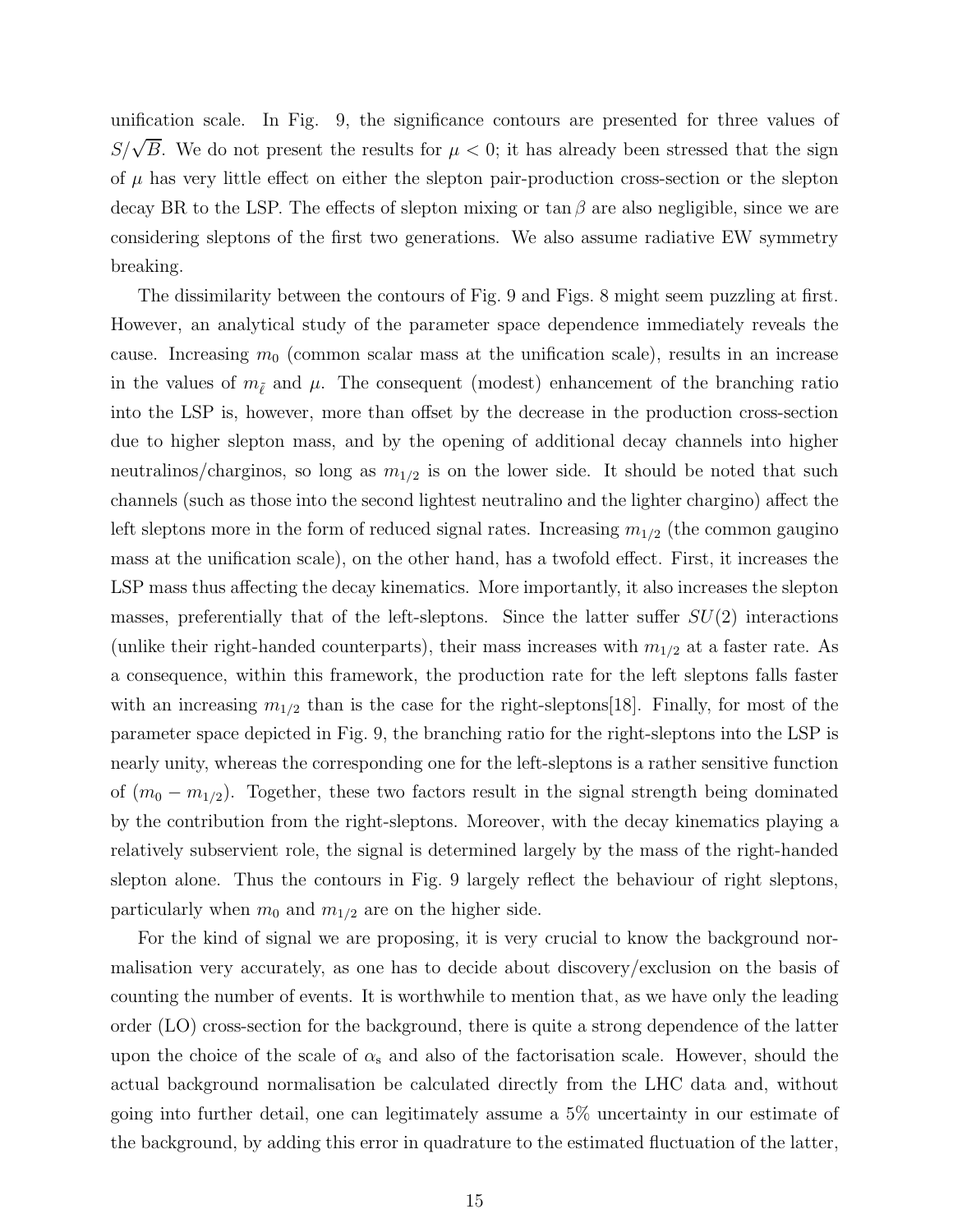the requirement of 40 signal events for a  $5\sigma$  discovery would go up to only 42 events, which hardly implies any modification to the mass reach and the event contours outlined above.

Before we conclude, let us compare our results with those in ref. [6]. The authors in [6] calculated the DY slepton pair-production and decay to have a di-lepton + missing energy signal in the final state. As already emphasised, the slepton production cross-section via the DY channel is more than an order of magnitude higher than that via VBF for low slepton masses. However, the signal strength in the DY channel falls rapidly as the slepton mass increases, and ultimately the number of events becomes smaller than in the VBF channel. This is clearly evident from the slepton mass reach at the LHC ( $\simeq 250$  GeV) obtained in [6], whereas we have shown that the VBF channel can easily probe slepton masses well up to 500 GeV with more than  $5\sigma$  significance over the leading backgrounds.

## 5 Conclusion

To summarise, we have investigated slepton pair-production via VBF at the LHC. The cross-section for slepton pair-production along with two forward/backward jets has been estimated at the parton level. For low mass sleptons, the cross-section in the VBF channel is much smaller than the one from DY production of sleptons. However, for higher slepton masses, the latter falls off quickly (below 1 fb) and the former becomes dominant while remaining sizable. The pair-production cross-sections for both left- and right-sleptons have then been estimated, the former being marginally greater than the latter over the whole slepton mass range we have considered. We have then concentrated on slepton decays to the lightest neutralino, leading to two unlike-sign di-leptons (of same flavour) + missing transverse momentum along with two forward/backward jets in the final state. Finally, we have devised simple kinematic cuts minimising the leading SM backgrounds and found a rather large discovery potential up to slepton masses on the order of 500 GeV. Although our analysis was primarily based on the general MSSM, one can easily relate our results to the parameters of the mSUGRA scenario, as we have done ourselves in one instance. The overall conclusion is that our proposed signal should help in increasing the slepton mass reach at the LHC in a significant manner, in comparison to the scope of the previously considered DY channel.

# Acknowledgment

We thank the participants and organisers of the 7th Workshop on High Energy Physics Phenomenology (WHEPP-7) held at Allahabad, India, where this project was initiated.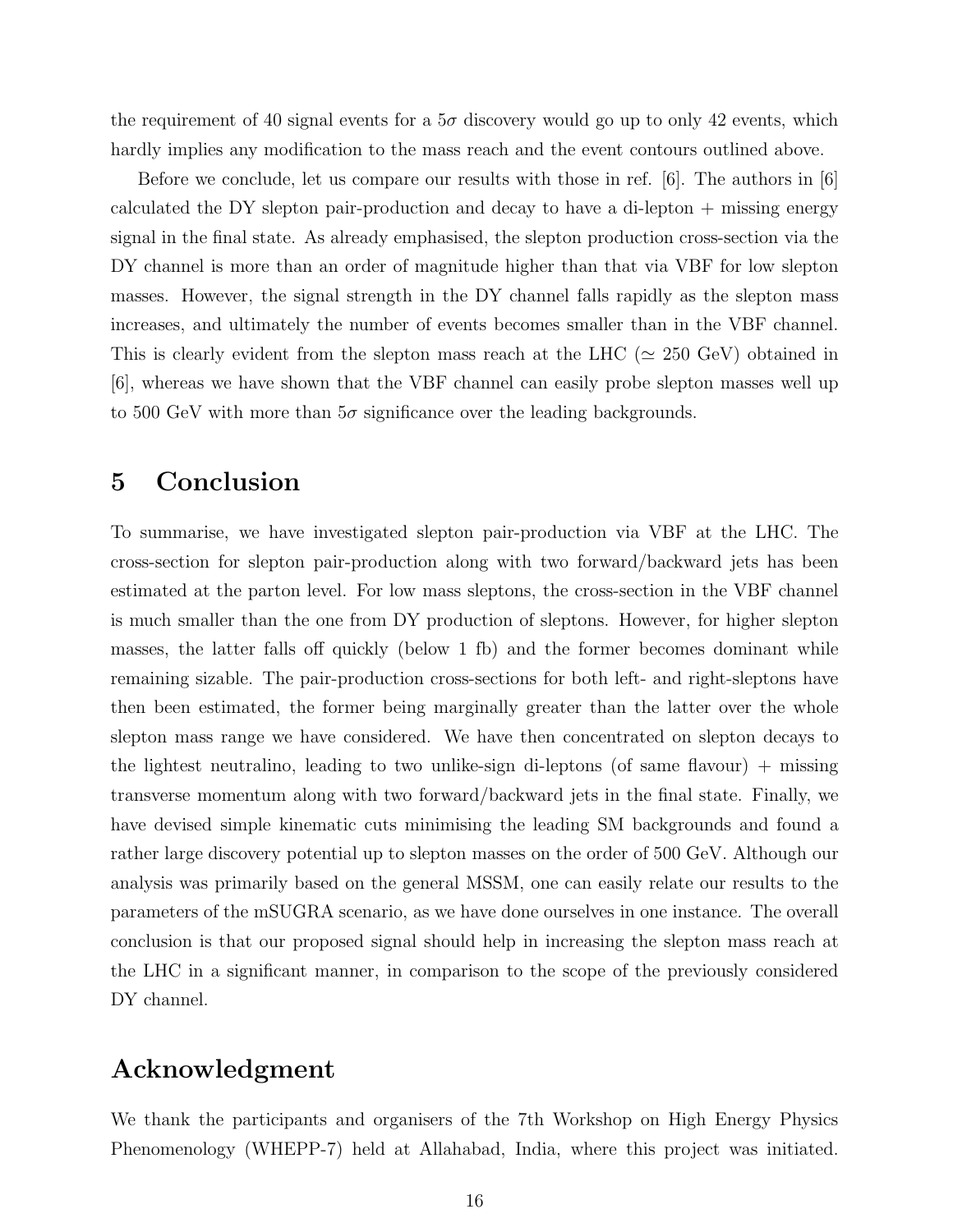DC thanks the Deptt. of Science & Technology, India for financial assistance under the Swarnajayanti Fellowship grant. AD and KH thank the Academy of Finland (project number 48787) for financial support. The work of BM is partially supported by the Board of Research in Nuclear Sciences, Government of India.

### References

- [1] J.D. Bjorken, Phys. Rev. D47, 101 (1993).
- [2] R.N. Cahn and S. Dawson, Phys. Lett. B136, 196 (1984).
- [3] A. Abbasabadi et al., Phys. Rev. D38, 2770 (1998); Phys. Lett. B213, 386 (1988).
- [4] R. Godbole and S. Rindani, Z. Phys. **C36**, 395 (1987); D. Rainwater and D. Zeppenfeld, JHEP 9712, 005 (1997); Phys. Rev. D60, 113004 (1999); D. Rainwater, D. Zeppenfeld and K. Hagiwara, Phys. Rev. D59, 014037 (1999); T. Plehn, D. Rainwater and D. Zeppenfeld, Phys. Rev. D61, 093005 (2000).
- [5] A. Datta, P. Konar and B. Mukhopadhyaya, Phys. Rev. D65, 055008 (2002); Phys. Rev. Lett. 88, 181802 (2002) .
- [6] H. Baer et al., Phys. Rev. D49, 3283 (1994); D. Denegri, L.Rurua, N. Stepanov, CMS TN-1996/059; CMS collaboration, CMS-TN-1998/006; S. Abdullin et al., J.Phys. G28, 469 (2002); ATLAS collaboration, ATL-PHYS-97-111 (1997).
- [7] H. Baer, B.W. Harris and M.H. Reno, Phys. Rev.  $\overline{D57}$ , 5871 (1998); W. Beenakker *et* al., Phys. Rev. Lett. 83, 3780 (1999).
- [8] S. Ambrosanio *et al.*, JHEP **0101**, 014 (2001).
- [9] J.F. Gunion, M. Herrero and A. Mendez, Phys. Rev. D37, 2533 (1988).
- [10] A. Datta and K. Huitu, Phys. Rev. D67, 115006 (2003).
- [11] K. Hagiwara, H. Murayama and I. Watanabe, KEK Report 91-11 (1991).
- [12] H. Lai *et al.*, Phys. Rev. **D55**, 1280 (1997).
- [13] See, for example, O. Eboli and D. Zeppenfeld, Phys. Lett. B495, 147 (2000).
- [14] D. Rainwater, Ph.D. Thesis, hep–ph/9908378.
- [15] V. Khoze *et al.*, Eur. Phys. Jour  $C26$ , 429 (2003).